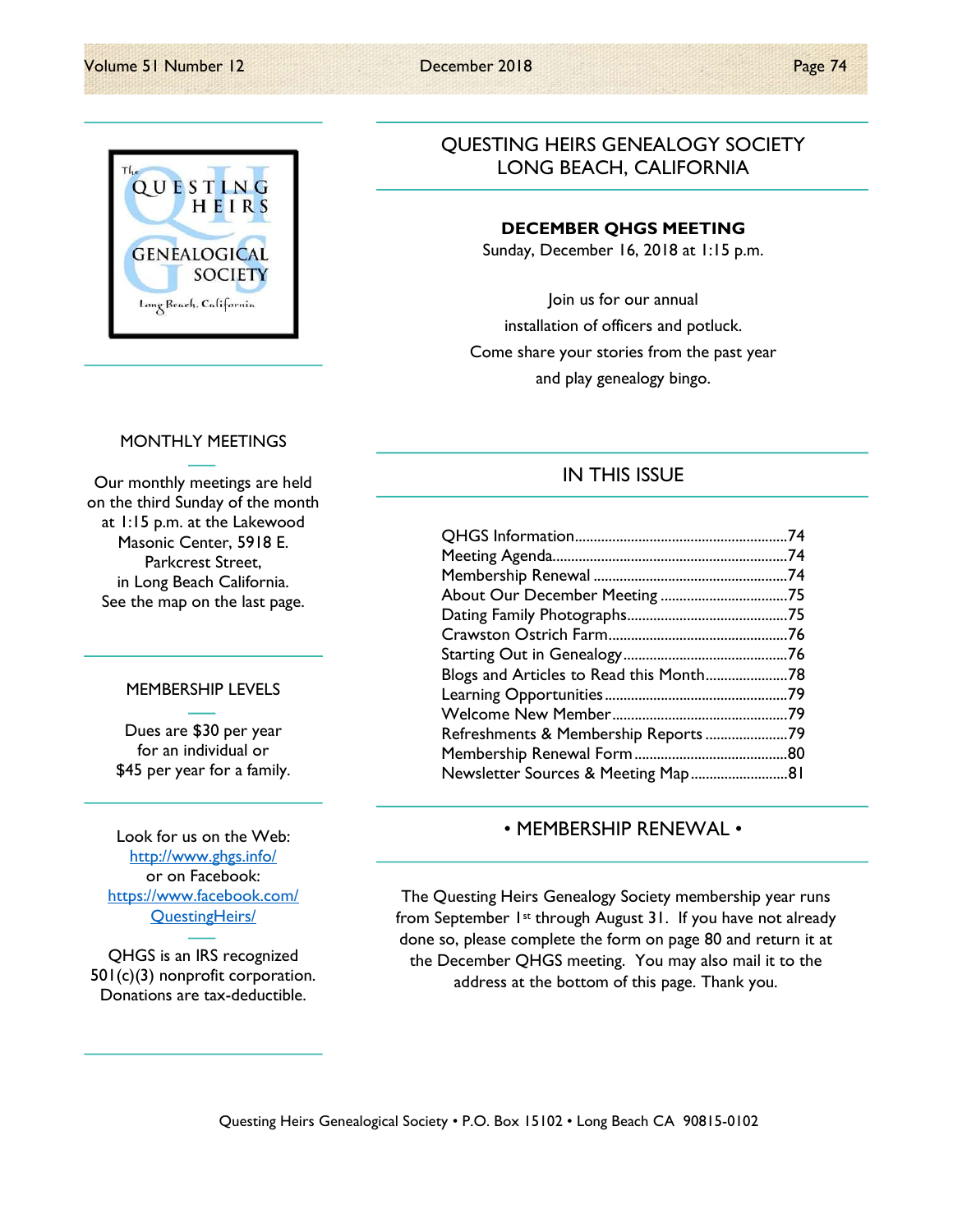# • Our December Meeting •

Installation of Officers, Potluck and Genealogy Bingo

Come and share one of your favorite dishes with your Questing Heirs friends at our annual potluck. In December, we will gather to install our

new QHGS officers, share stories and eat great food.

For suggestions on what food item to bring, please check with the lady to the right. Plates and utensils will be provided. After dessert is served, we will install our new officers for 2019.

We will end our meeting with 'genealogy bingo'. If you have not played this game, you are in for a treat. Last year was my first exposure to this QHGS phenomenon and we all had great fun trying to fill in our genealogybased bingo cards.





## • Dating Family Photographs from the October Newsletter •

Did you guess that this photo was taken in 1910? Did you notice the stamp in the lower left corner for Cawston Ostrich Farm?

As you may have guessed, the couple in the photo were my great grandparents. They lived in Vancouver, Washington where Henry worked for a lumber company. They probably did not have enough income to follow the latest styles of this period but you

will notice some clues of the time period.

Gloves were commonplace for women of this period. After 1910 women's skirts rose from floor length to above the ankle. As the clothing profile got smaller, hair styles got bigger. The columnar profile marked the end of the corset. The Gibson Girl and pompadour hair styles were popular and often worn under large and ornate hats.

In January, we will be publishing another vintage photo, so sharpen your detective skills. Your newsletter editor will be handing out another Starbucks gift card to one lucky member who guesses the correct time period when the photo was taken.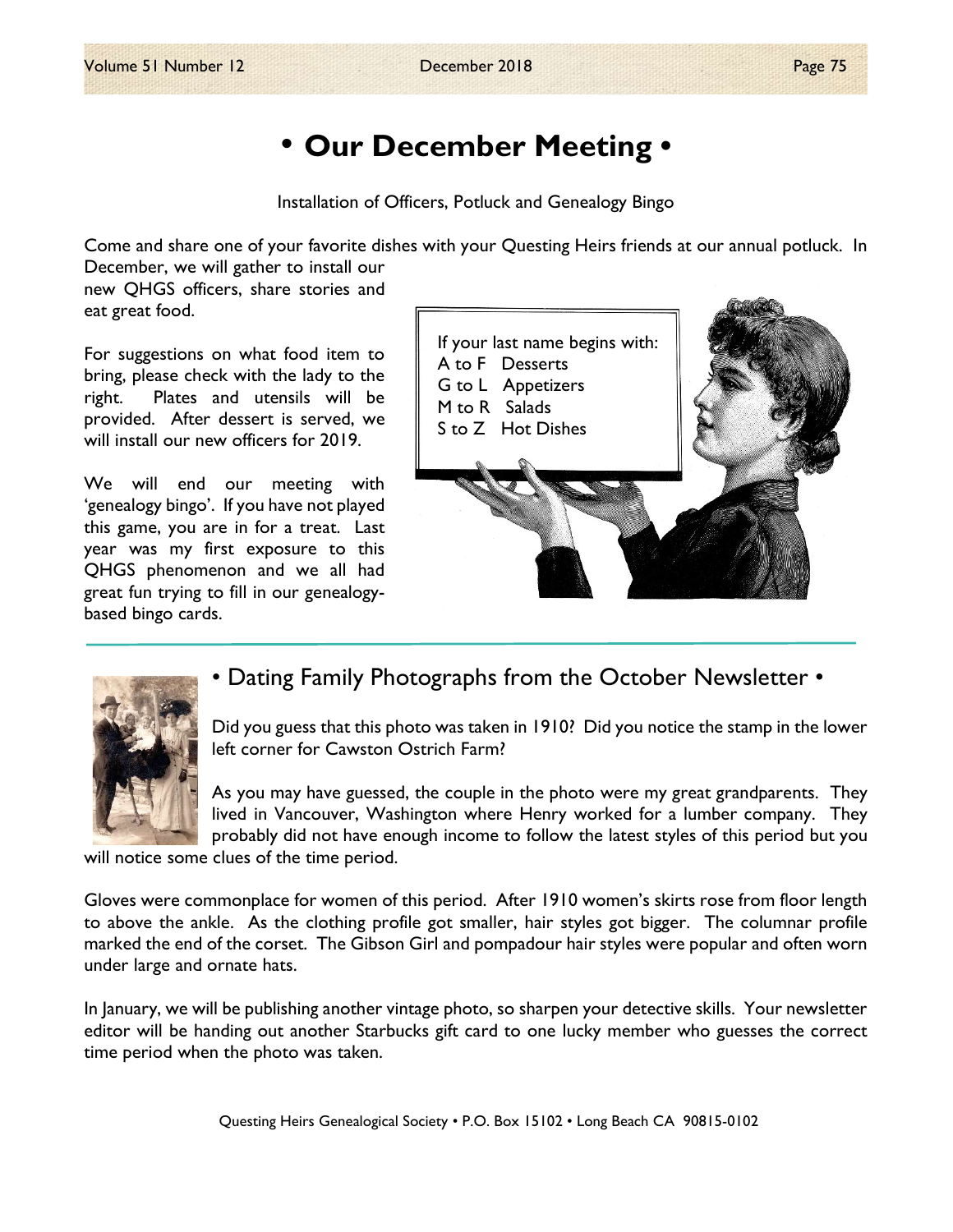# • Cawston Ostrich Farm •

An Englishman, Edwin Cawston, acquired fifty ostriches in South Africa and chartered a ship to bring the ostriches to Galveston Texas in 1885. From there, he transported them by train to South Pasadena. Only eighteen of the original ostriches survived the trip. The farm was established in 1886.

Cawston wanted to become the main provider of ostrich feathers in America. Their 1921 brochure states that 'It is interesting to note that the famous Audubon society thoroughly approves and heartily endorses the use of ostrich plumes for millinery purposes.' The brochure goes on to say 'There is no other article of adornment more popular. Plumes are among the oldest articles of feminine adornment of which there is any record.'

The ostrich farm was not a normal farm environment. Guests to the Cawston farm could see about a hundred ostriches, take ostrich draw carriage rides, have their photo taken and ride on the back of ostriches. Visitors could shop in the retail store and buy feather boas, muffs, caps and other merchandise. A mail order retail operation was added so that ostrich plumes could be sold throughout the world in addition to the company owned stores. The Cawston Ostrich Farm closed in 1935.



# • Starting Out in Genealogy •

I've seen a lot of TV shows about people finding their family's ancestors and I want to do that too. Where do I start? Have you asked that question?

We have all started out at that point once in our lives. While it may seem daunting, it can be rewarding and a lot of fun to find out more about your ancestors. You may be the first person in your family to research your family tree. What a gift this will be to future generations that follow you. So where do you start?

Unofficial rule number one: Remember to take small steps and don't try and run a marathon when you first start. What does that mean? Start with small goals. Work



Questing Heirs Genealogical Society • P.O. Box 15102 • Long Beach CA 90815-0102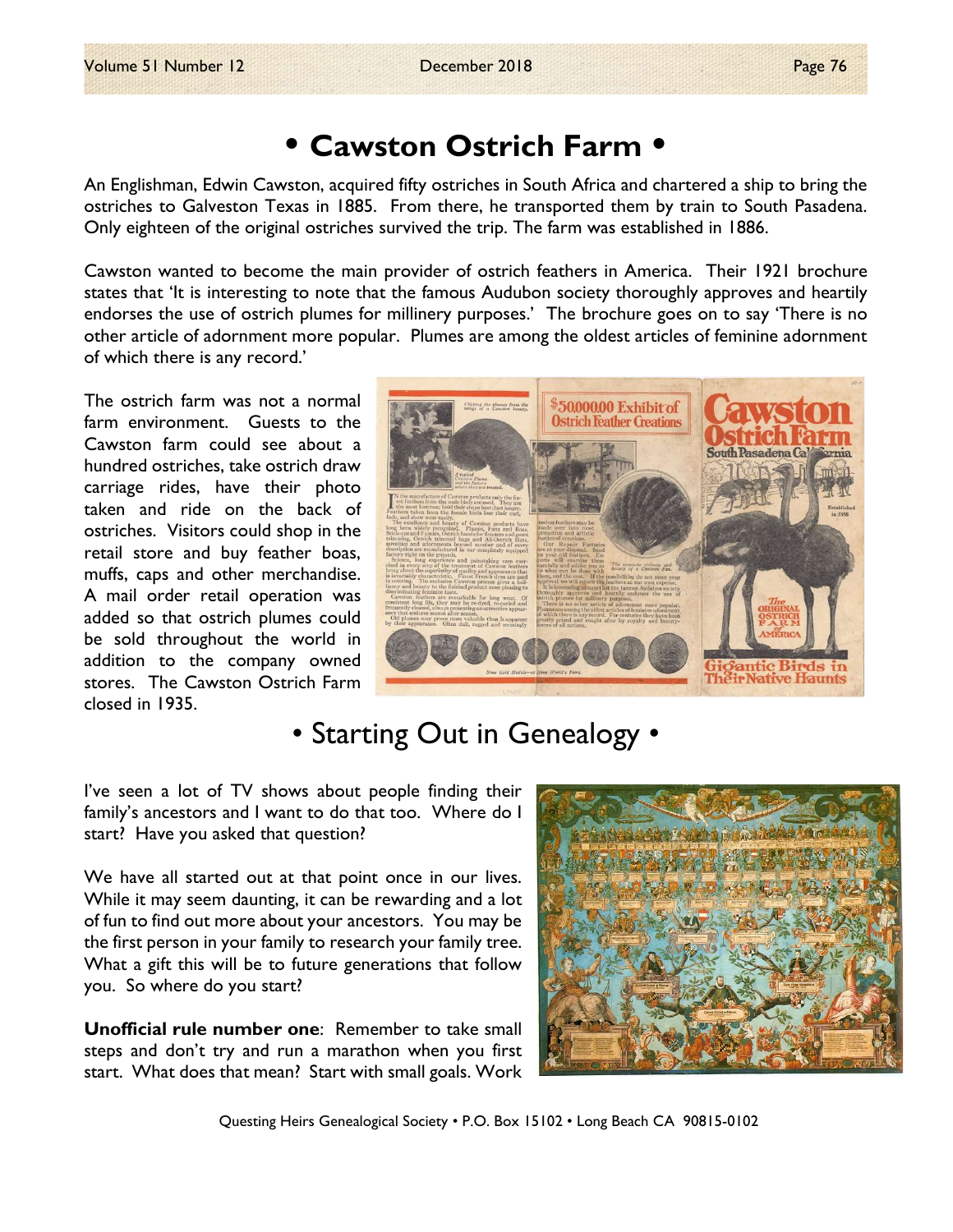on one family at a time. Don't try to pencil in ten or more generations so that you can connect yourself to a Royal or someone famous as you start out. Those things are lots fun to find along the way.

Unofficial rule number two: Don't believe everything someone else has put on their tree. Even trees that have supporting sources can be wrong. Sometimes, a census or vital record can be attributed to the wrong person with a similar name.

I remember seeing a first cousin's tree online. She had posted that our great grandmother had been born in Bavaria when in fact she had been born in a small rural town in Minnesota. She hadn't been married twice, but had married seven different men.

What should I think about doing right away? You might consider preserving the memories of the oldest generation that is still living. Has anyone interviewed them to see what they remember about family in their generation and older? It is no secret that as we age, precious memories fade. Are there any records or photos that they are willing to share?

FamilySearch has a couple of wonderful resources if you plan to interview a family member. You can find them here:

- $\checkmark$  'Creating A Personal History' contains a list of about 1800 questions to about family members about your family history at https://www.familysearch.org/wiki/en/Creating A Personal History
- $\checkmark$  'Creative Oral Histories' outlines what you should consider before sitting down to interview a family member. It can be found at https://www.familysearch.org/wiki/en/Creating Oral Histories

What should I do first? Record the facts you already know. Write down all the ancestors you know two or three generations back. Next record the descendants from each of those ancestors. From those living descendants there might be some that would be willing to share their family stories, documents or photos. Not everyone in a family treasures records or ephemera as a genealogist would. eBay and swap meets are full of vintage family photos and documents that were discarded when an estate was settled.

You should try using a pedigree chart as you write in the names of your ancestors. The number of family members you add multiples exponentially as you go back each generation. If you start out with just your parents and then write in the names of your grandparents and great-grandparents, you will have added 14 people to your tree. If you go back a few more generations to your fourth great-grandparents you will find 126 ancestors on your pedigree chart. Then imagine finding their birth dates, marriages, and children as another step.

Why is a pedigree chart important? A pedigree chart helps you keep track of the family you are researching. It helps also you focus your search. You might consider working on one family or one generation at a time. Note the sources used in your research so you don't cover the same ground twice. All of us have come across conflicting information. If you note your source information, it will be easier to sort out which record is correct later on.

### Where do I get these forms?

The National Archives has blank forms to help you write down what you find as you do your research. They can be found at: https://www.archives.gov/research/genealogy/charts-forms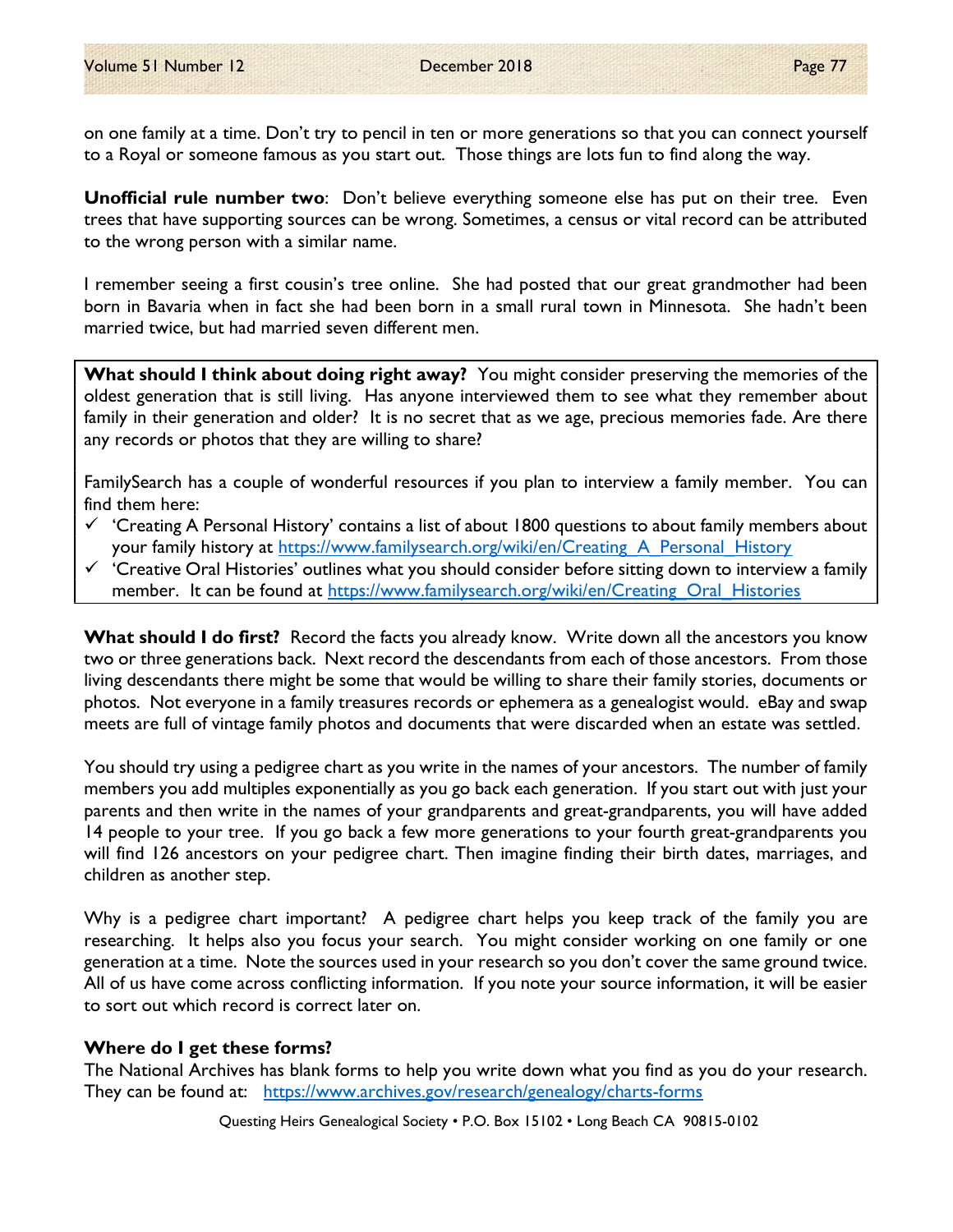They are:

- $\checkmark$  Ancestral Chart
- $\checkmark$  Family Group Sheet
- $\checkmark$  Federal Census Forms
- $\checkmark$  Immigration Forms
- $\checkmark$  Military Forms and more

Ancestry.com, FamilySearch.org and FamilyTreeMagazine.com also have great forms you can download online.

You can find many free records online at FamilySearch.org (4.4 billion records). Subscription services like Ancestry.com (20 billion records) and MyHeritage.com (8.8 billion records) are well worth the investment.

Keep organized, keep organized, and keep organized. Whether you are a paper person or electronic person, you should label files, create a file folder hierarchy and develop a naming system to saving e-files so they are easy to find later.

What else can I do? Attend local genealogy society meetings. There is a wealth of knowledge to be shared. You never know when a casual conversation might produce a lead to where records can be found. Speaker topics can vary throughout the year and you can broaden your knowledge about genealogy, and historical events. Attend a local genealogy conference and watch webinars on your computer or tablet.

Gather the records you may already have. Look for these records:

- $\checkmark$  Family group sheets or pedigree charts
- $\checkmark$  Family Bibles
- $\checkmark$  Journals, diaries, and letters
- $\checkmark$  Photographs
- $\checkmark$  Obituaries and newspaper clippings
- $\checkmark$  Birth, marriage, and death certificates



Congratulations on taking this first step on a wonderful journey of discovery.

# • Blogs and Articles to Read This Month •

- $\checkmark$  Ancestry Blog: 'Ancestry Launches a New Take on Genetic Traits' https://blogs.ancestry.com/ancestry/
- $\checkmark$  FamilySearch Blog: 'Connecting with Your Swedish Ancestry' https://www.familysearch.org/blog/en/swedish-ancestry/
- $\checkmark$  Lisa Louise Cooke Blog: 'New Genealogy Records online: WWI U.S. Records & More' https://lisalouisecooke.com/2018/10/29/wwi-records-onlinefamilysearch/

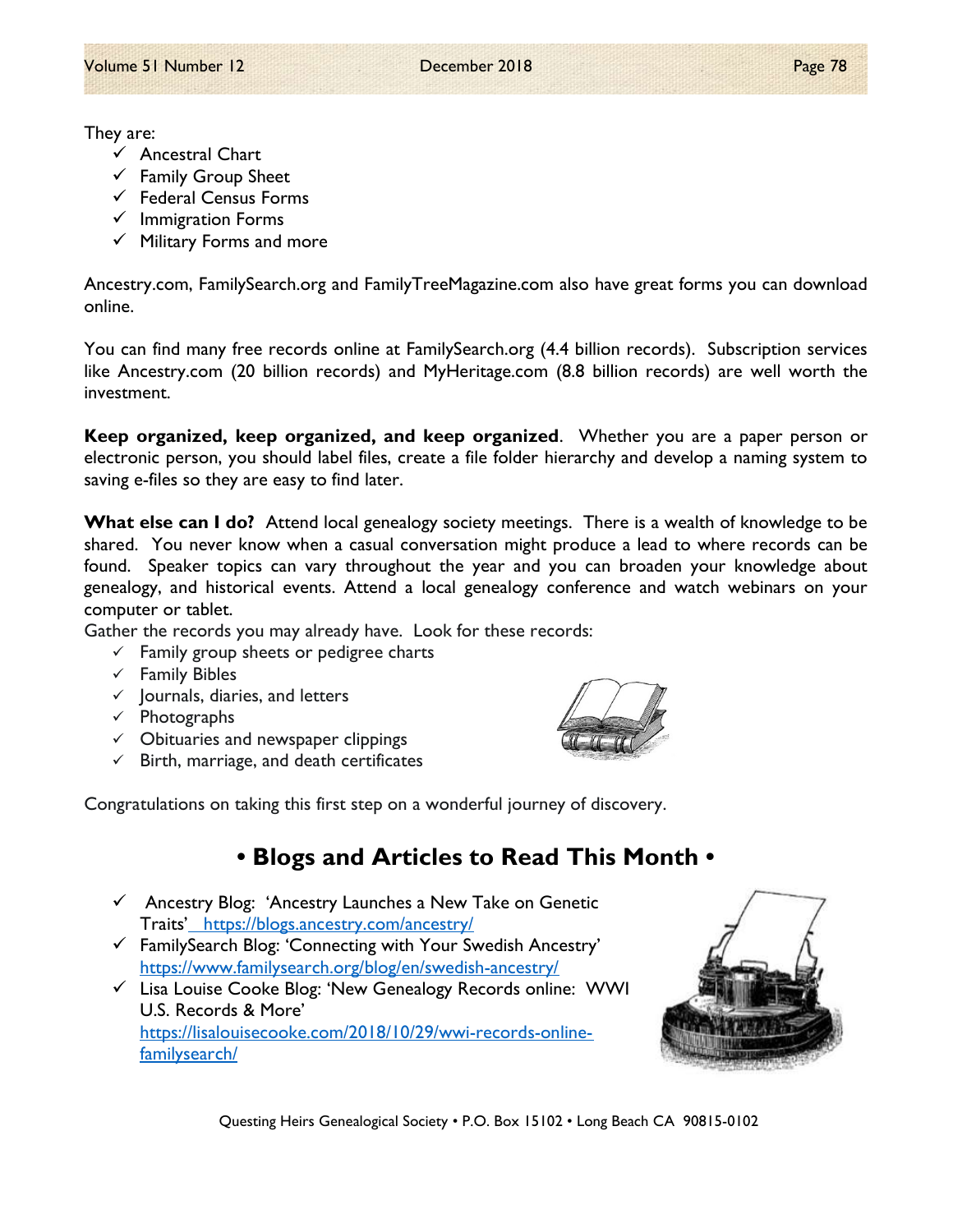# • Learning Opportunities •

### Family Tree Webinars

December 12 – '101 Ways to Design a Genealogy Chart' by Janet Hovorka

- December 14 'Citations for Beginners' by Shellee Morehead
- December 19 'That Splendid Little War: Research Your Spanish American War Ancestors by Michael L. Strauss

For more information: https://familytreewebinars.com/upcoming-webinars.php

### Conferences and Seminars

- $\checkmark$  RootsTech 2019: February 27 March 2, 2019, Salt Lake City, Utah https://www.rootstech.org/
- $\checkmark$  Genealogy Jamboree 2019: May 30 June 2, 2019, Burbank, California http://genealogyjamboree.com/

Please note: The Orange County FamilySearch Library will be closed December 17 – January 1 for the holidays.

Whittier Area Genealogical Society, 36<sup>th</sup> Annual Seminar presents John Philip Colletta. Saturday, January 26, 2019 in Whittier. Sessions include:

- $\checkmark$  'Our National Archives: The Astounding Institution and How to Use It'
- $\checkmark$  'Using Original and Derivative Sources: How to Evaluate Evidence'
- $\checkmark$  'Discovering Your Ancestors' World Through Maps and Gazetteers'
- $\checkmark$  'Hacks and Hookers and Putting up Pickles: Snares of Yesteryear's English'

For more information see: https://wagswhittier.org/cpage.php?pt=7

Dick Eastman's Online Genealogy Newsletter: On November 20, 2018 Dick Eastman posted an interesting article entitled 'Civil War Facial Recognition'. In his blog he writes about a free website called Civil War Photo Sleuth. This is definitely worth a read and can be found at https://blog.eogn.com/2018/11/20/civilwar-facial-recognition/#more-25654

### Welcome to our newest QHGS member Barbara Adams!

Please take a moment to say hello to her at the next meeting.

#### MEMBERSHIP REPORT by Cynthia Day-Elliott

At the November meeting there were 28 members and 1 guest in attendance.

REFRESHMENT REPORT by Sandy Hollandsworth There will be a potluck at the December meeting.

Questing Heirs Genealogical Society • P.O. Box 15102 • Long Beach CA 90815-0102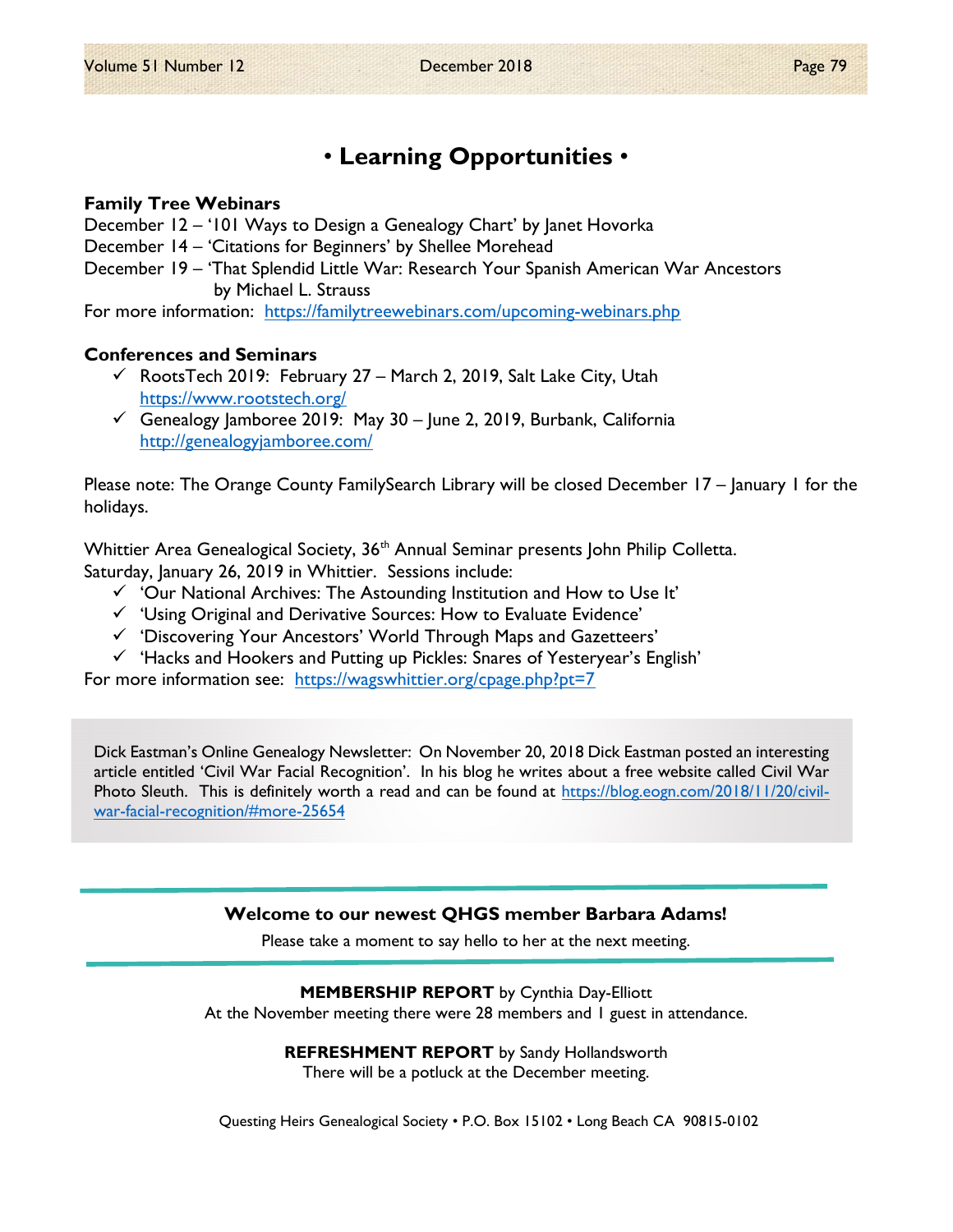### QUESTING HEIRS GENEALOGICAL SOCIETY

# MEMBERSHIP RENEWAL FORM

| Member Type:                                                                                                                                                                                                             |  |
|--------------------------------------------------------------------------------------------------------------------------------------------------------------------------------------------------------------------------|--|
| Individual (\$30)                                                                                                                                                                                                        |  |
| Family $(\$45)$                                                                                                                                                                                                          |  |
| Donation                                                                                                                                                                                                                 |  |
| <b>Total Paid</b>                                                                                                                                                                                                        |  |
| Please take a few minutes to list/update your surname research and location preferences so our Program<br>Chairman can engage speakers who will interest you.<br>Also, the information will be printed in the directory. |  |
| Areas of your research (countries/states/counties): _____________________________                                                                                                                                        |  |
|                                                                                                                                                                                                                          |  |

Questing Heirs Genealogical Society . P.O. Box 15102 . Long Beach CA 90815-0102